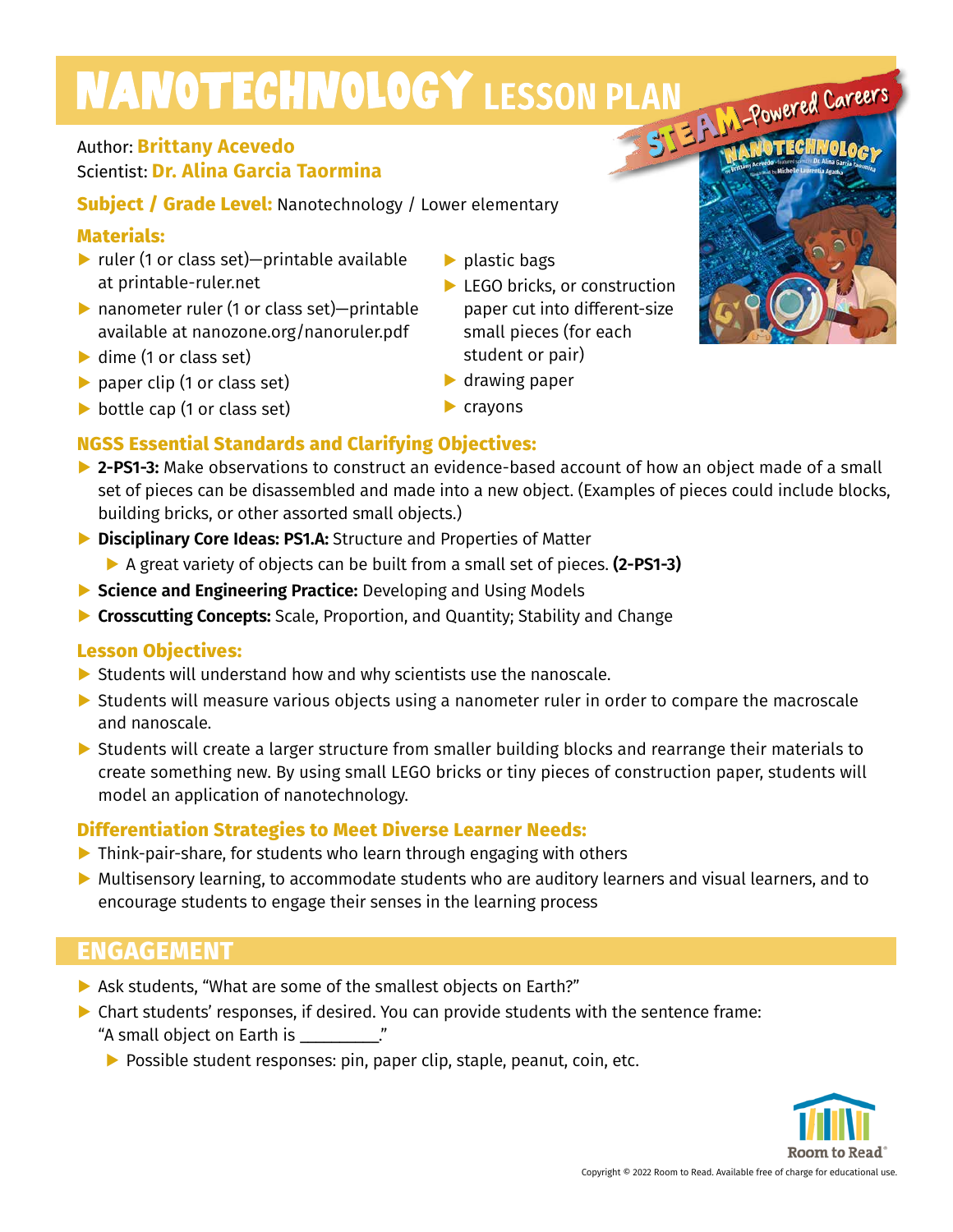# **EXPLORATION**

#### **Student Observations:**

**▶** Hold up and introduce the following objects for students to observe: a dime, a paper clip, a bottle cap, or any other small objects.

#### **Student Predictions:**

- **▶** Next, hold up a ruler with centimeters. Ask students, "How many centimeters do you think each object is?"
- ▶ Chart their predictions if desired. You can provide students with the sentence frame: "I think the \_\_\_\_\_\_\_\_\_\_ is \_\_\_\_\_\_\_\_\_\_ centimeters long."

#### **Student Measurement Activity #1:**

- ▶ Ask volunteers to come to the front of the class to measure one of the objects. They can measure under a projector so all students can see.
- ▶ If you printed and prepared a ruler for each student, and you have enough dimes, paper clips, or bottle caps, then all students can measure at the same time.



#### **Student Predictions:**

- ▶ Next, introduce a nanometer ruler. Inform students that for this lesson and activity, they will use a nanometer ruler.
- **▶** Explain that a nanometer ruler measures objects in nanometers, one of the smallest units.
- **▶** Explain that 1 centimeter is equal to 10,000,000 nanometers.
- ▶ Ask students, "How many nanometers do you think each object is?"
- ▶ Chart their predictions if desired. You can provide students with the sentence frame: "I think the  $\overline{\phantom{a}}$  is \_\_\_\_\_\_\_\_\_\_\_ nanometers long."

#### **Student Measurement Activity #2:**

- **▶** Ask new volunteers to come to the front of the class to measure one of the objects in nanometers using the nanometer ruler. They can measure under a projector so all students can see.
- ▶ If you printed and prepared a nanometer ruler for each student, all students can measure at the same time.
- **▶** Encourage students to go around the classroom and measure other materials using a ruler and a nanometer ruler.



#### **Student Discussion:**

▶ To end this portion of the lesson, ask students, "How are a ruler and a nanometer ruler similar and different? How many nanometers are in a centimeter?" You can provide students with the following sentence frames: "They are similar/different because \_\_\_\_\_\_\_\_\_\_. There are \_\_\_\_\_\_\_\_\_\_ centimeters in a nanometer."

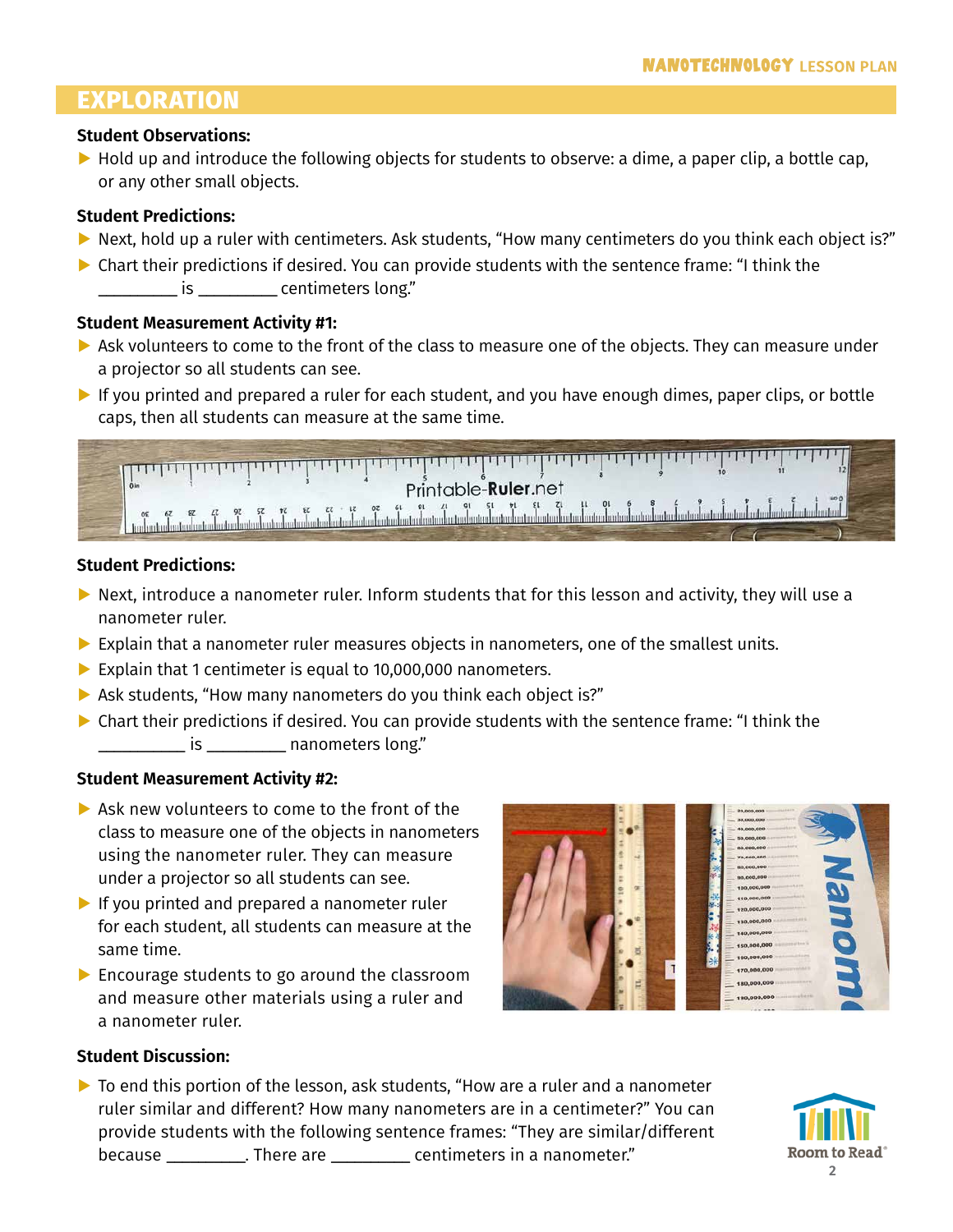# **EXPLANATION**

#### **Student Discussion, Continued:**

- **▶** Ask students, "Why is it important to look at small measurements? How do we use small measurements in our daily lives?"
- ▶ You can provide students with the following sentence frames: "Small measurements are important because entity of the use small measurements by  $\blacksquare$

### **Vocabulary:**

- **▶ macroscale:** describes the objects that can be seen with the human eye; measured in millimeters, centimeters, inches, feet, miles
- **▶ matter:** material substance that occupies space, has mass, and is composed of atoms
- **▶ microscale:** describes the objects that can be seen only with a light microscope; measured in nanometers
- **▶ nanometer:** the units of measurement on a nanoscale
- **▶ nanoscale:** a tool for measuring very small matter (solid, liquid, gas, or plasma)
- **▶ nanotechnologist:** a person who studies nanotechnology using a special measurement tool called a nanoscale
- **▶ nanotechnology:** the area of science that deals with matter at the nanoscale
- **▶ structure:** how particles or parts are arranged in a substance
- **▶** Explain: When you break up the word "nanotechnology," you can uncover its meaning. "Nano" means "very small." "Tech" means "technology," requiring art and skill. "Ology" means "the study of a topic."
- **▶** Chart the three scales (macroscale, microscale, nanoscale) if desired.

# **ELABORATION**

- ▶ Further explain: "Nanotechnologists can change matter on the nanoscale. They work with materials that are fewer than 100 nanometers in size. They study matter at the nanoscale and explore how they can design and create materials and technology that are new and improved. For example, nanotechnologists use different instruments and techniques to build very small materials and devices. It's like building with the world's tiniest LEGO bricks. They create new materials, like waterproof fabrics and sunscreen. They also build some of the world's smallest computers, like nanosensors."
- **▶** Present the Big Idea: **"Thousands of smaller pieces can make something larger."**
- ▶ Tell students that they will pretend to be nanotechnologists today by using small objects to create a larger structure.
- ▶ Point out that although they are working on the macroscale and can see the objects they are working with, nanotechnologists only create and rearrange nanomaterials. Nanomaterials are so small that nanotechnologists need special instruments, like microscopes, to see what they are creating. Nanotechnologists make nano creations.

#### **Build a Structure:**

- ▶ Distribute a plastic bag that contains LEGO bricks or construction paper shapes to each student. They can also work in pairs.
- ▶ Give students 5 to 10 minutes to create any structure using the small pieces. Students can use their imagination and be as creative as they would like to be. If they need more prompting, you can instruct them to make a building or a device, or even a new material.